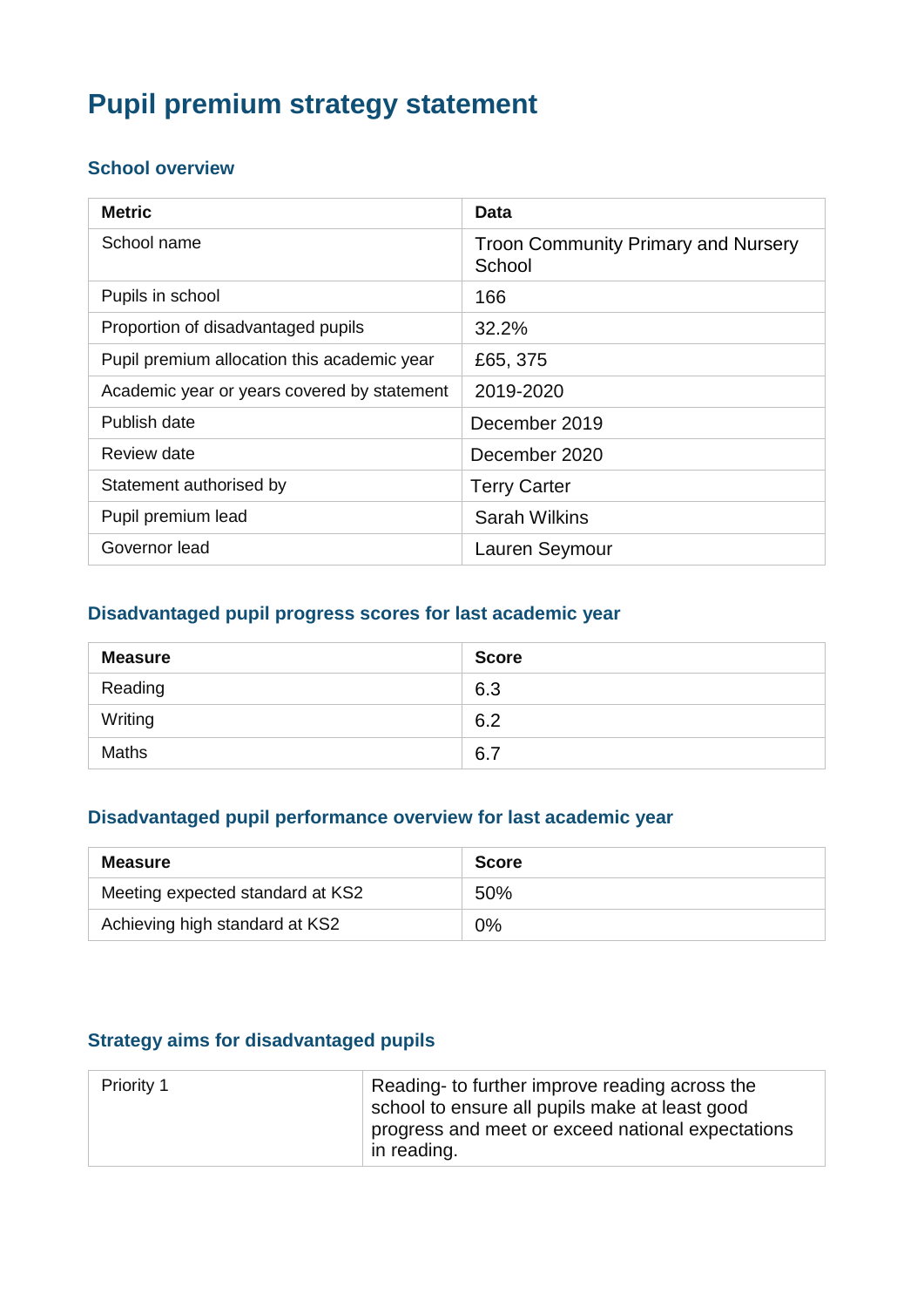| <b>Priority 2</b>                                | Maths- to continue to raise standards in maths so<br>that attainment levels and progress levels meet or<br>exceed the national average for ARE or GD. |
|--------------------------------------------------|-------------------------------------------------------------------------------------------------------------------------------------------------------|
| Priority 3                                       | Writing- to continue to further improve levels of<br>attainment and rates of progress in writing and SPAG<br>so that pupils meet ARE in both.         |
| Priority 4                                       | To improve teaching and learning across the wider<br>curriculum to ensure pupils acquire a range of skills<br>and experiences.                        |
| <b>Priority 5</b>                                | Improved attendance of disadvantaged pupils to LA<br>average (98.5%)                                                                                  |
| Barriers to learning these<br>priorities address | Poor parental engagement, low levels of attainment<br>from pupils entering school, low attendance, SEND.                                              |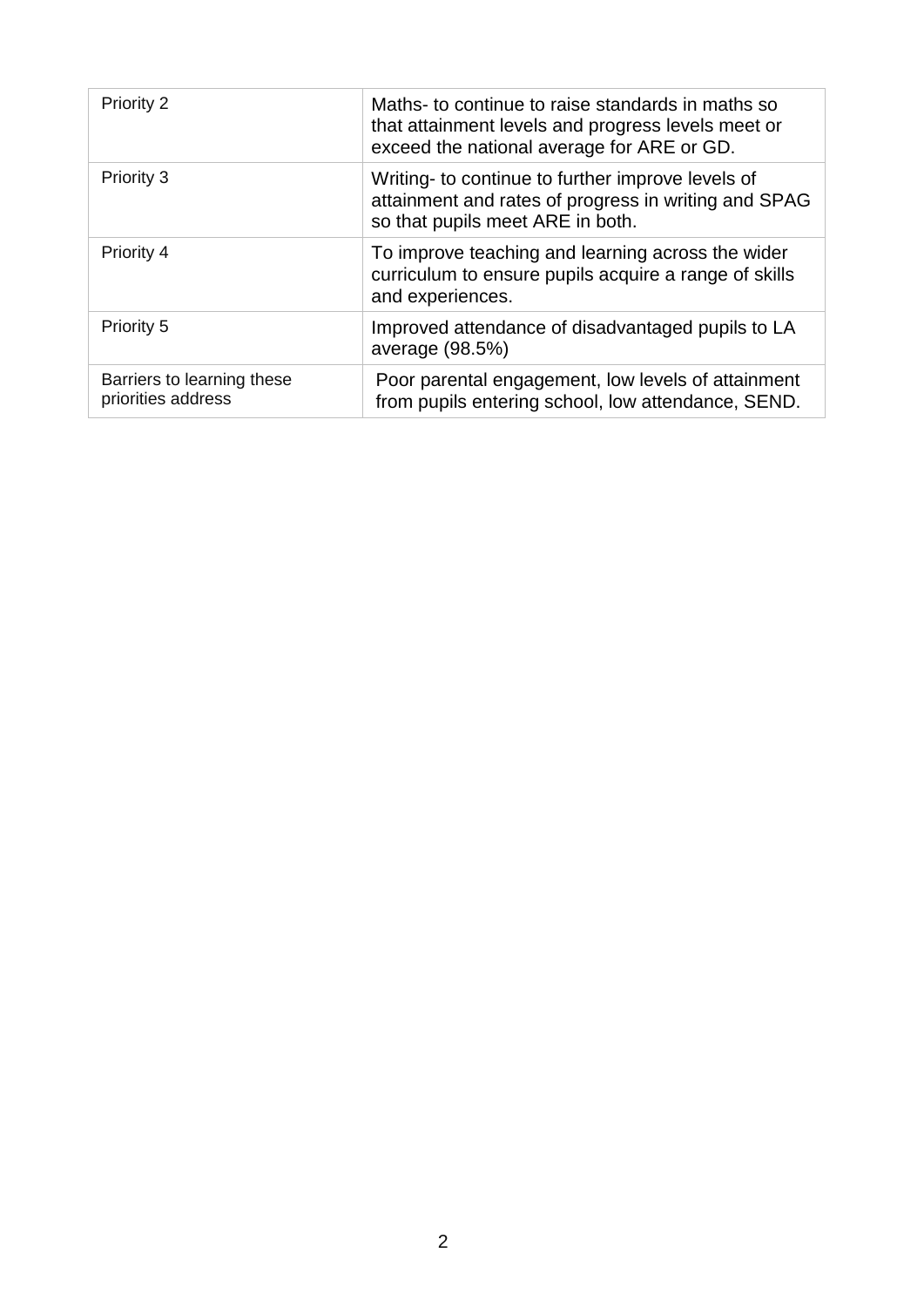## **Teaching priorities for current academic year**

| Aim                            | <b>Target</b>                                                                            | <b>Target date</b> |
|--------------------------------|------------------------------------------------------------------------------------------|--------------------|
| Progress in Reading            | <b>Achieve National Average Progress</b><br>scores in KS1 and KS2 reading                | <b>June 2020</b>   |
| Progress in Writing            | <b>Achieve National Average Progress</b><br>scores in KS1 and KS2 writing                | <b>June 2020</b>   |
| <b>Progress in Mathematics</b> | <b>Achieve National Average Progress</b><br>scores in KS1 and KS2 maths                  | <b>June 2020</b>   |
| <b>Phonics</b>                 | Achieve above National Average<br>expected standard in Phonics<br><b>Screening Check</b> | <b>June 2020</b>   |
| Other                          | Improved attendance of disadvantaged<br>pupils to LA average (98.5%)                     | <b>July 2020</b>   |

## **Targeted academic support for current academic year**

| <b>Measure</b>     | <b>Activity</b>                                                                           |
|--------------------|-------------------------------------------------------------------------------------------|
| <b>Priority 1</b>  | Targeted intervention for the lowest 20% of readers<br>in each year group.                |
|                    | Easy Read intervention 1:1                                                                |
|                    | Speech and Language support                                                               |
|                    | Carefully monitored RWI groups- assessed regularly                                        |
|                    | <b>Accelerated Reader Program</b>                                                         |
| <b>Priority 2</b>  | Targeted interventions for pupils                                                         |
|                    | Pre-teaching                                                                              |
|                    | Booster Clubs Lunchtimes and after school                                                 |
| Priority 3         | Targeted writing groups for pupils                                                        |
|                    | Handwriting intervention                                                                  |
| Priority 4         | Wrap around care, school trips, music lessons,                                            |
|                    | school uniform budget.                                                                    |
| Priority 5         | Full SLA Agreement with EWO. Termly attendance<br>clinics, Traffic Light Letters, rewards |
| Projected spending | £33,213                                                                                   |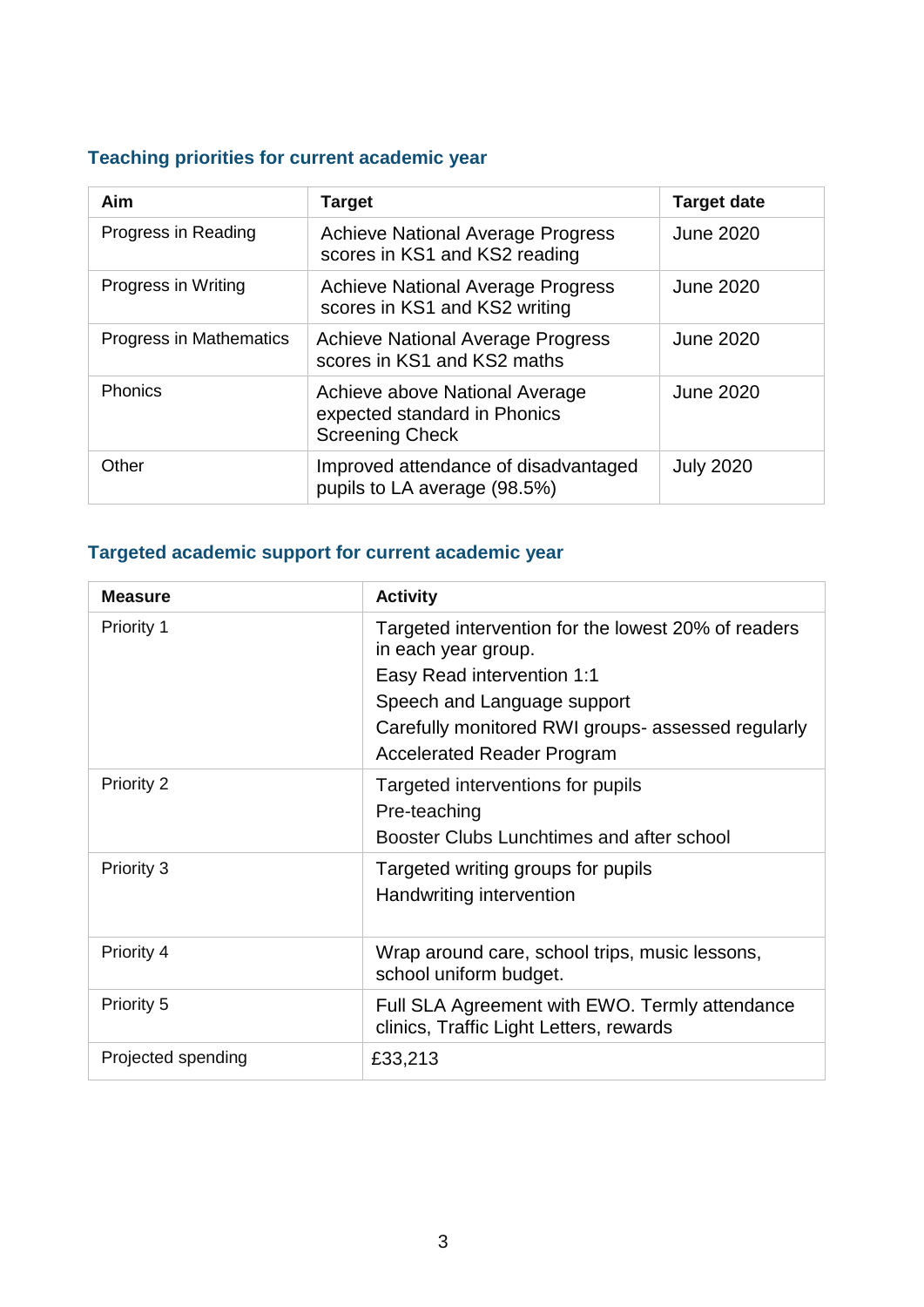## **Wider strategies for current academic year**

| <b>Measure</b>     | <b>Activity</b>                                                                                                                                                                                    |
|--------------------|----------------------------------------------------------------------------------------------------------------------------------------------------------------------------------------------------|
| Priority 1         | Audit of current reading books and purchase of new<br>RWI 'Book Bag' books which are linked to children's<br>learning in school.                                                                   |
|                    | RWI training for all staff                                                                                                                                                                         |
|                    | <b>Accelerated Reader</b>                                                                                                                                                                          |
|                    | <b>Power Maths Scheme</b>                                                                                                                                                                          |
| Priority 2         | Two teachers to continue mastery training                                                                                                                                                          |
|                    | Maths resources to support Power Maths Training                                                                                                                                                    |
| Priority 3         | Half termly spelling assessments                                                                                                                                                                   |
| Priority 4         | Redesign curriculum to ensure learning is sequential<br>and progressive in knowledge and skills in all<br>subjects. Ensure opportunities for children to revisit<br>previous learning-memory café. |
|                    | <b>Termly Traffic Light Letters</b>                                                                                                                                                                |
| Priority 5         | Termly attendance Clinic                                                                                                                                                                           |
|                    | Support from Family Liaison Officer                                                                                                                                                                |
|                    | <b>Attendance Rewards</b>                                                                                                                                                                          |
| Projected spending | £32,162                                                                                                                                                                                            |

## **Monitoring and Implementation**

| Area             | <b>Challenge</b>                                                                                                                 | <b>Mitigating action</b>                                                                                          |
|------------------|----------------------------------------------------------------------------------------------------------------------------------|-------------------------------------------------------------------------------------------------------------------|
| Teaching         | Some PP children are also<br>SEND children and may not<br>make the 6pts progress over<br>the year from their starting<br>points. | Monitor PP and SEND Children<br>as a discrete group.                                                              |
| Targeted support | Introduction of new Power<br>Maths scheme using the<br>Mastery approach.                                                         | Ensure staff get regular<br>feedback. List of non-<br>negotiables completed to ensure<br>consistency in approach. |
| Wider strategies | RWI Update training for all staff<br>not available this year.                                                                    | Support from within the MAT-<br>RB Head at STMI to support.<br><b>Support from Kernow Literacy</b><br>Hub         |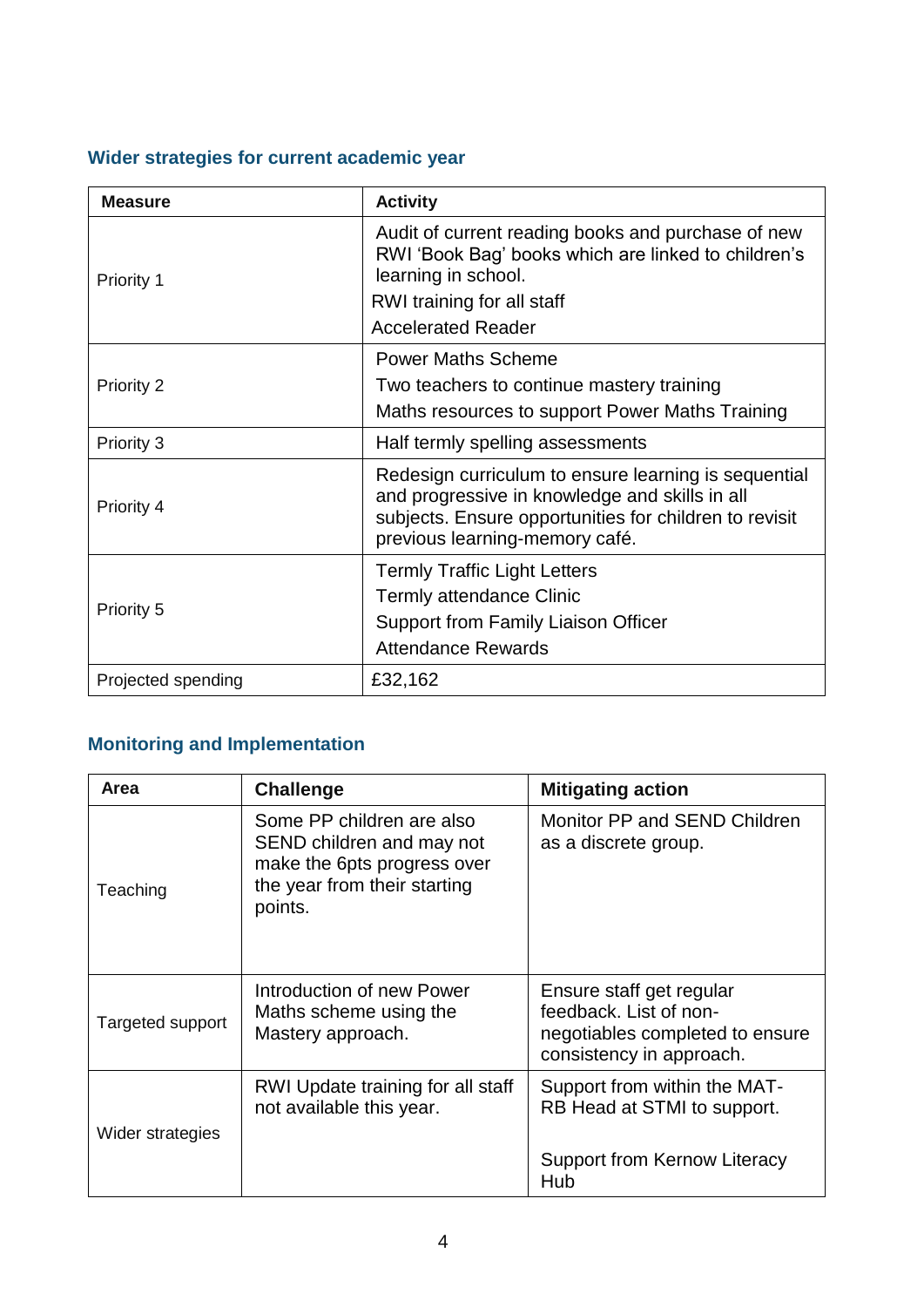|  | Reading monitored termly. |
|--|---------------------------|
|  |                           |

## **Review: last year's aims and outcomes**

| Aim                                                                                                                                                                                                                                                          | <b>Outcome</b>                                                                                                                                                                                                                                                       |
|--------------------------------------------------------------------------------------------------------------------------------------------------------------------------------------------------------------------------------------------------------------|----------------------------------------------------------------------------------------------------------------------------------------------------------------------------------------------------------------------------------------------------------------------|
| Speech and Language support in the<br>early years is effective and children are<br>able to communicate confidently                                                                                                                                           | 2018-2019 outcomes for EYFS show that<br>PP children achieved better than Non-<br>PP children in Speaking, Listening and<br>Attention.                                                                                                                               |
| PP children achieve as well in their<br>Phonics screening as non-PP children.<br>PP premium acquire and use a range of<br>spelling strategies confidently across<br>KS2 in line with ARE                                                                     | 77% of PP children achieved the phonics<br>screening in 2018-2019.<br>61.5% of non-PP children achieved the<br>phonics screening in 2018-2019.                                                                                                                       |
| PP children achieve as well in R, W and<br>Maths as their peers -tracking data and<br>end of key stage assessments                                                                                                                                           | KS2 progress data shows that PP<br>children's attainment in writing and maths<br>is in line with other pupils nationally.<br>We are continuing to support PP children<br>in reading to ensure it is line with Non-PP                                                 |
| More PP children are working at Greater<br>Depth in all subjects                                                                                                                                                                                             | children.<br>There has been an increase in the<br>number of PP working at greater depth in<br>writing and maths.                                                                                                                                                     |
| Children become emotionally resilient<br>and apply this to their learning. They<br>have high self-esteem and a good range<br>of coping strategies Children are<br>supported by Thrive practitioners, EP,<br>Learning Mentor and Walk on Water<br>Counsellors | Pupils are well supported by staff who<br>follow a whole school TIS approach.<br>Individual Pupils have access to 1:1 and<br>small group TIS and the majority of<br>pupils have increased social and<br>emotional levels and are able to regulate<br>their emotions. |
| PP children will have access to a wide<br>range of experiences and opportunities<br>within school and after school.                                                                                                                                          | Pupils have access to a wide range of<br>extra-curricular activities.<br>Pupils are included in school trips.                                                                                                                                                        |
| Children are supported effectively to<br>develop their fine and gross motor skills<br>using a wide range of strategies including<br>Funky fingers, Fun Fit                                                                                                   | 2018-2019 data shows that EYFS PP<br>children achieved better than non-PP in<br>Moving and Handling.<br>Interventions are having impact with<br>particular pupils with co-ordination and<br>motor skill difficulties.                                                |
| Improved attendance and punctuality for<br>PP children Monitored by HT, Family<br>Liaison Officer and EP                                                                                                                                                     | There has been an improvement in<br>punctuality and attendance for individual<br>pupils and families. The role of the                                                                                                                                                |